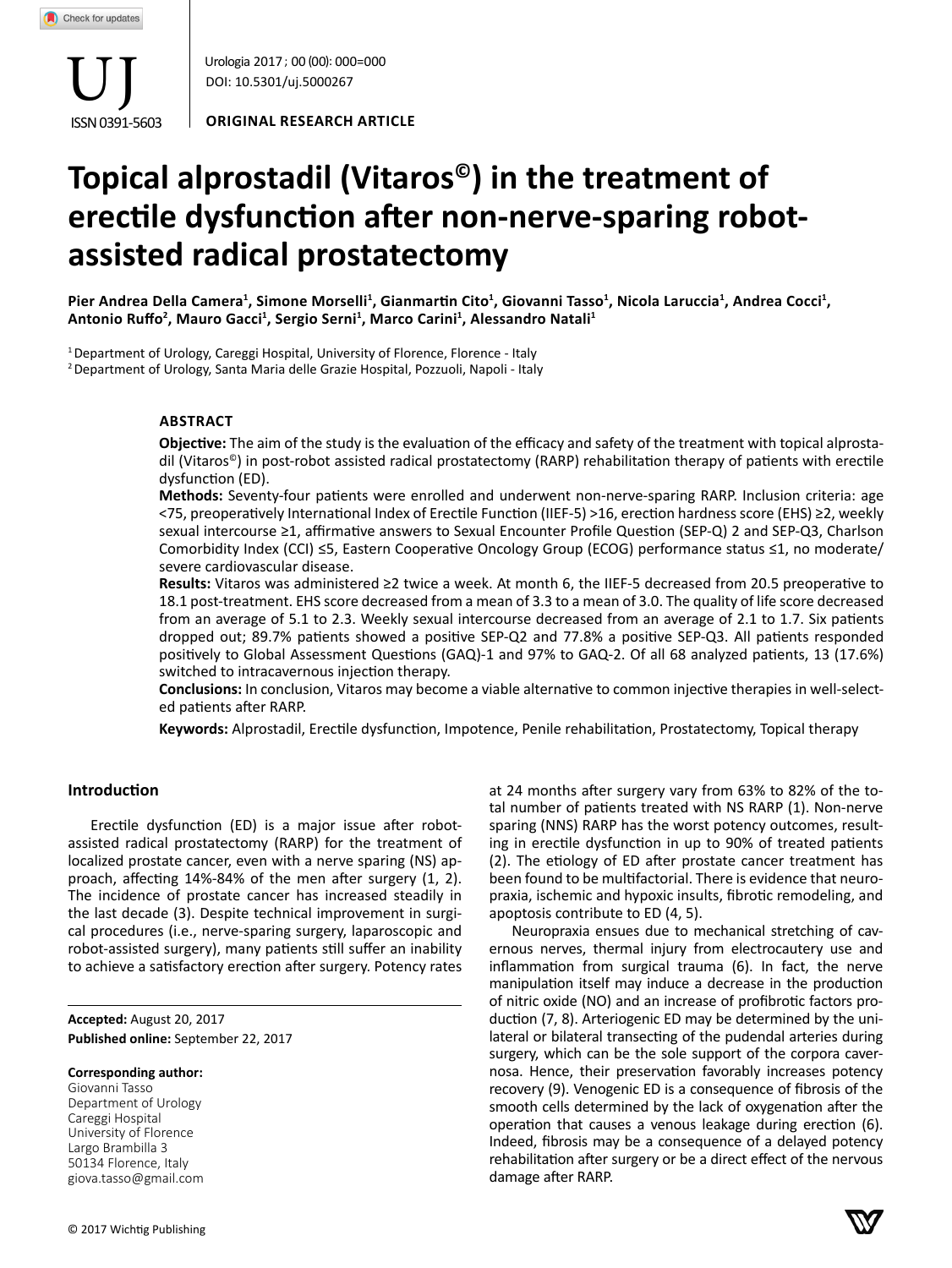The probability of recovering erections that are satisfactory for intercourse after RARP is inversely associated with patient age, and directly with the extent and number of neurovascular bundles preserved (4, 5, 10). The quality of preoperative erections affects the probability of recovery afterwards, but this effect is less well documented (4, 5).

The treatment of ED after RARP has been shown to improve the quality of life (QoL) and overall satisfaction for both patients and their partners (11). Oral phosphodiesterase type 5 inhibitors (PDE5-I) constitute the first line of therapy in patients undergoing NS RARP. When oral therapy fails, there are secondline treatments, which include intracavernous injection (ICI) of prostaglandin E1 (PGE1), vacuum erection devices, prostheses and topical alprostadil cream. Intracavernosal therapy is often successful in PDE5-I refractory ED (12, 13). Nevertheless, intracavernosal therapy is an invasive procedure that is associated with dropout rates as high as 40%-50% due to pain, priapism, penile fibrosis, hematoma, ecchymosis, or fear of the needle (14-16).

In the present observational study, a prospective cohort of men, treated with NNS RARP, underwent a postoperative rehabilitation protocol with topical alprostadil cream (Vitaros©) in order to evaluate the efficacy and safety of the treatment. This study may lead to the use of topical alprostadil cream as a viable alternative to ICI.

## **Materials and methods**

We prospectively collected data of 74 men who underwent RARP and used topical alprostadil for ED after surgery. The study was in line with the Helsinki Declaration and respected the dictates of good clinical practice. An informed written consent was acquired from each patient. Patients who enrolled were exclusively NNS RARP performed by the same operator with an extensive experience in urological robotic surgery. Treatment administration started at month 1 after surgery with a minimum administration of topical alprostadil for at least twice a week, even without a subsequent sexual intercourse. Alprostadil was not provided from our Center, but was autonomously acquired from the patients. Charlson Comorbidity Index (CCI) was evaluated in the preoperative values. Inclusion criteria were age <75 years, absence of preoperative ED that was evaluated through preoperative International Index of Erectile Function (IIEF-5) >16, preoperative erection hardness score (EHS) ≥2, preoperative weekly sexual intercourse ≥1, affirmative answers to Sexual Encounter Profile Question 2 (SEP-Q2) and SEP-Q3. SEP-Q2 was defined as the ability to insert the penis into the partner's vagina. SEP-Q3 was intended as an erection long enough to have a successful intercourse. EHS is well-recognized criteria for evaluation of ICI, with a maximum score of 4 and a minimum of 1 (17). IIEF-5 was administered in the validated Italian version. Other criteria were Eastern Cooperative Oncology Group (ECOG) scale of performance status ≤1, absence of moderate/severe cardiovascular disease according to the American Heart Association classification. Preoperative QoL and metabolic status were also evaluated. QoL was rated using a visual scale from 0 to 6, with a perfect QoL scoring 0, and the worst QoL scoring 6. EHS, IIEF-5, SEP and QoL were re-evaluated at three and six months after the first administration of topical alprostadil. At the end of the study period, the Global Assessment Questions (GAQs) were also evaluated, and each patient answered according to their perception of the treatment. (i) GAQ-1: "Has the treatment you have taken improved your erection?'', was asked to evaluate the capacity of the treatment to provide a better erectile function. (ii) GAQ- 2 ''Has the treatment increased your chances of starting a sexual relationship?'' asked to investigate the chances of having a complete sexual intercourse. Answers to GAQs were just affirmative or negative. The study had no funding from any pharmaceutical industry and all patients voluntarily bought the drug because they were not compliant at first to ICI and wanted to experience a "less invasive therapy''. Descriptive statistic was used to report patients' characteristics before and after the treatment. Pearson's chi-square and paired t-test statistical analyses were used to evaluate the response to the treatment. Statistical significance in this study was set as p≤0.05. All data were analyzed with SPSS version 20.0 (SPSS Inc, Chicago, IL, USA).

## **Results**

A total of 74 patients were enrolled, as they fulfilled all the inclusion criteria; however, six patients dropped out from the study and were excluded from the statistical analysis. The dropouts comprised: one patient for referred elevated pain after topical alprostadil administration; one patient with a history of urethral stenosis dropped out for fear of stenosis recurrence; another patient dropped out for the lack of partners; and one patient never started the treatment due to sudden cardiovascular problems. Two patients had poor adherence to the study controls and pre- and post-operative treatment data were incomplete, therefore they did not enter in the statistical analysis. A total of 68 patients were analyzed (Tab. I). Mean preoperative age was  $66.9 \pm 5.9$  years, Body mass index (BMI) was slightly over the normal with a median of 25.6 and interquartile range (IQR) 24.2-28.6. Diabetes was present in 2 patients (2.9%), hypertension in 16 (23.5%), hypercholesterolemia with elevated low-density lipoproteins in 8 (11.8%), hypertriglyceridemia in 6 (8.8%), metabolic syndrome in 2 (2.9%). Four patients (5.9%) had a previous cardiac ischemic attack or a cerebrovascular disease, in particular, three had suffered from past heart attack and one from a stroke. Most patients had a low CCI, which was 2 (2.9%) in 2 patients, 1 in 12 patients (17.6%), and 0 in the others. ECOG was 0 in all patients. Preoperative sexual profile and ED was in line with the criteria, with a positive SEP-Q2 in 62 patients (91.2%), positive SEP-Q3 in 57 patients (83.8%) with weekly sexual intercourse frequency of 2.1  $\pm$  0.8 and a mean preoperative IIEF-5 of 20.5  $\pm$  3.3. The mean EHS score preoperatively presented good results with a mean score of  $3.3 \pm 1.0$ . The QoL ratings were  $5.1 \pm 0.5$  preoperative, maybe linked to the anxiety of the oncological disease and the fear of the surgery and its consequences. At first evaluation 1 month after surgery, before starting the treatment, all patients had complete ED, with complete absence of erections. The post-treatment assessment at month 3 showed a good recovery of the erectile function with a positive SEP-Q2 in 60 patients (88.2%), and a positive SEP-Q3 for 51 (75%) patients. Mean IIEF-5 score was 17.8 ± 2.9, mean month 3 EHS score: 2.8 ± 0.8, mean QoL value at month 3:  $2.5 \pm 1.0$ , showing an improvement with the

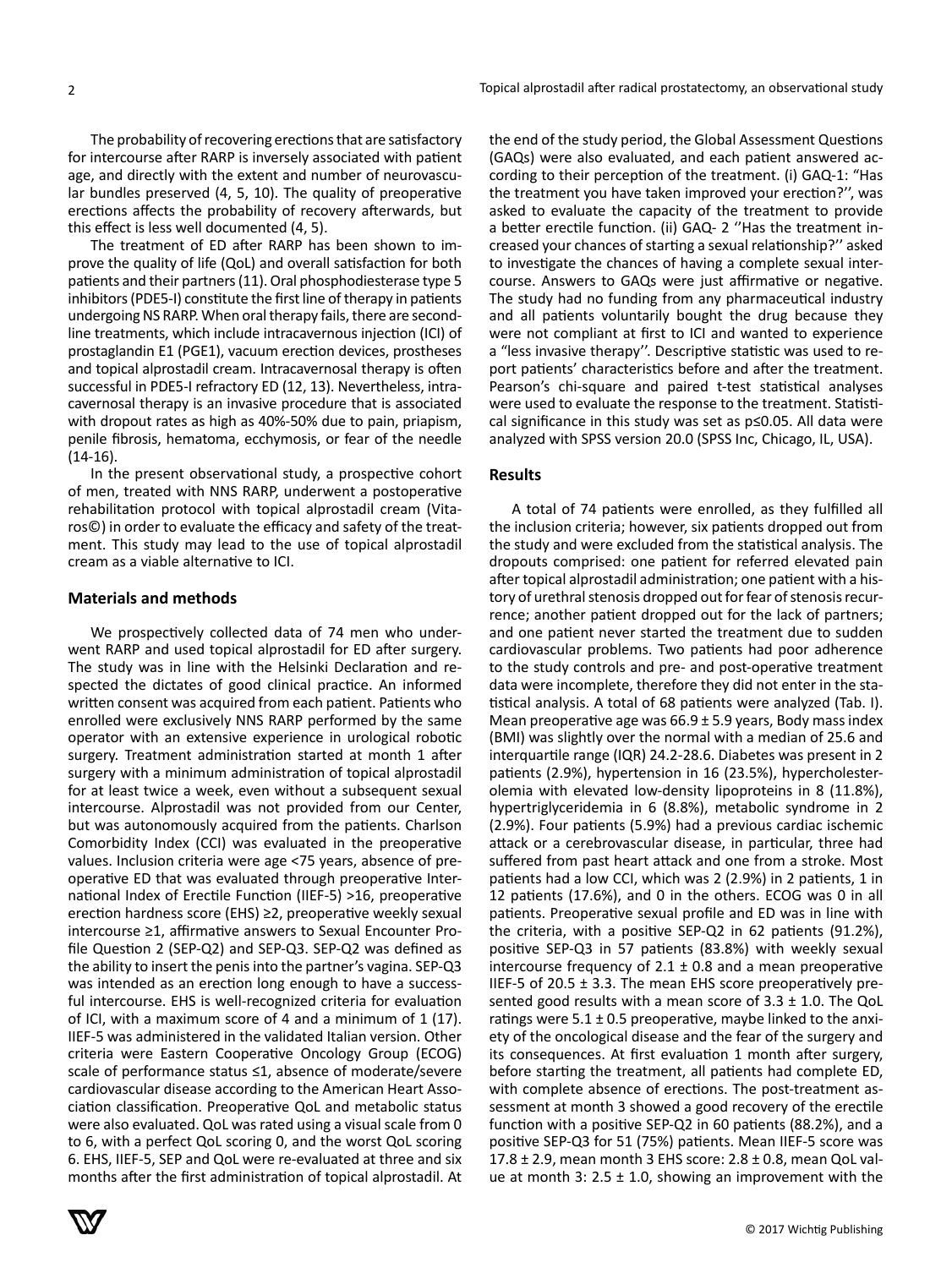| Pre-operative data                        | Vitaros (n = $68$ ) |           |  |  |
|-------------------------------------------|---------------------|-----------|--|--|
| Age (y), mean SD                          | 66.9                | 5.9       |  |  |
| Body max index ( $kg/m2$ ),<br>median IQR | 25.6                | 24.2-28.6 |  |  |
| CCI, median min-max                       | Ω                   | $0 - 2$   |  |  |
| ECOG PS, median min-max                   | Ω                   | $0 - 0$   |  |  |
| Diabetes, n %                             | $\overline{2}$      | 2.9%      |  |  |
| Hypertension, n %                         | 16                  | 23.5%     |  |  |
| Hypercholesterolemia, n %                 | 8                   | 11.8%     |  |  |
| High LDL, n %                             | 8                   | 11.8%     |  |  |
| Low HDL, n %                              | 6                   | 8.8%      |  |  |
| High triglycerides, n %                   | 6                   | 8.8%      |  |  |
| Metabolic syndrome, n %                   | $\overline{2}$      | 2.9%      |  |  |
| Cardiovascular disease, n %               | 4                   | 5.9%      |  |  |

**TABLE I -** Pre-operative parameters of study group (n = 68)

CCI = Charlson Comorbidity Index; ECOG = Eastern Cooperative Oncology Group; HDL = high density lipoprotein; IQR = interquartile range; LDL = low density lipoprotein.

| <b>TABLE II -</b> Outcomes evaluated in pre-surgery time and post-surgery |
|---------------------------------------------------------------------------|
| period at 3-6 months of Vitaros treatment                                 |

| Statistical<br>analysis                  | Vitaros (n = $68$ ) |             |      |         |      |         | P<br>value |
|------------------------------------------|---------------------|-------------|------|---------|------|---------|------------|
|                                          |                     | Pre-surgery |      | Month 3 |      | Month 6 |            |
| EHS, mean SD                             | 3.3                 | 1.0         | 2.8  | 0.8     | 3.0  | 0.9     | 0.03       |
| IIEF-5, mean SD                          | 20.5                | 3.3         | 17.8 | 2.9     | 18.1 | 2.7     | 0.001      |
| QoL, mean SD                             | 5.1                 | 0.47        | 2.5  | 0.9     | 2.3  | 0.8     | 0.0001     |
| Weekly sexual<br>intercourse,<br>mean SD | 2.1                 | 0.8         | 1.6  | 0.7     | 1.7  | 0.6     | 0.005      |
| $SEP-Q2, n%$                             | 62                  | 91.2%       | 60   | 88.2%   | 61   | 89.7%   | 0.661      |
| $SEP-Q3, n%$                             | 57                  | 83.8%       | 51   | 75.0%   | 53.  | 77.8%   | 0.323      |

NOTE = EHS = Erection Hardness Scale. IIEF-5 = International Index of Erectile Function; QoL = quality of life score; SEP Q2 = Sexual Encounter Profile Question 2. Paired t-test was applied for scalar variables between pre-surgery values and at month 6. Chi-square test was applied for categorical variables between pre-surgery values and at month 6.

**TABLE III -** Vitaros efficacy evaluated with answers to GAQ-1 and GAQ-2 and adverse events after 6 months of treatment using a descriptive statistical analysis

| Vitaros efficacy     | Vitaros (n = $68$ )  |    |       |
|----------------------|----------------------|----|-------|
| Positive GAQ-1, n, % |                      | 68 | 100%  |
| Positive GAQ-2. n %  |                      | 66 | 97.0% |
| Collateral effects   | Painful erection n % | 2  | 2.9%  |

GAQ = global assessment question.



**Fig. 1 -** Flowchart of study design. ICI = intracavernous injection.

loss of fear of the disease and the progressive recovery of a normal lifestyle, while the weekly sexual intercourse frequency with use of topical alprostadil was  $1.6 \pm 0.7$ . At month 6 after therapy, the sexual profile and erectile function showed a further slight improvement as shown in Table II. Collateral effects were low and limited to the first month of therapy, with just 2 patients (2.9%) reporting painful erection, without priapism development as reported in Table III. Statistical analyses were made between the preoperative parameters and the values at month 6. Paired t-test showed a statistically significant reduction in the frequency of weekly intercourse, IIEF-5 and EHS, while QoL showed a statistically significant improvement. Both SEP-Q1 and SEP-Q2 reported no statistically significant difference at Pearson chi-square test evaluation. Of the 74 patients enrolled for the study, 13 (17.6%) eventually switched to ICI, for the preferred more reproducible erections, as they complained of an elevated erection variability with the topical cream, the lower cost of ICI, or for the previously explained reason (Fig. 1). All patients treated gave a positive answer to GAQ-1, while 66 (97%) provided a positive response to GAQ-2 as shown in Table III.

#### **Discussion**

ED has been established as a significant contributing factor to sexual discomfort and depression in men years after RARP (18, 19). Even men who are capable of tumescence following RARP lose confidence in their sexual performance ability after frequently failing to achieve and maintain an erection rigid enough for penetration (20).

Several studies have recently elucidated the potential pathophysiology of ED after RARP (7, 8, 21). Wang summarized the mechanism of the way in which chronic impotence reduces blood flow to the corporeal cavernous bodies, which consequently leads to fibrosis and transformation of the trabecular smooth muscle to collagen, which itself leads to the loss of the veno-occlusive mechanism required to maintain

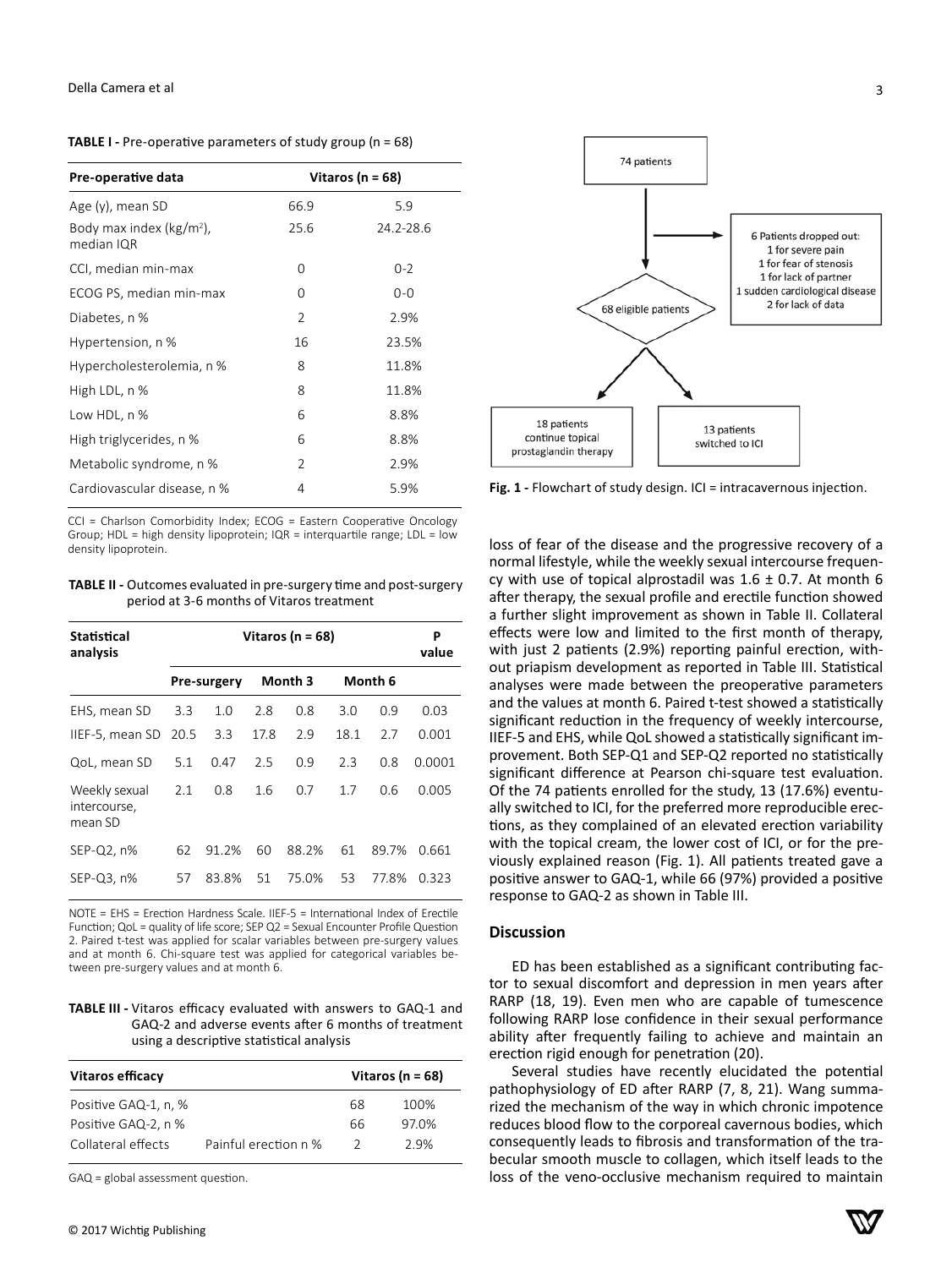erections (5). Furthermore, ligation of accessory internal pudendal arteries during prostatectomy decreases arterial inflow, which intensifies hypoxia and ultimately leads to apoptosis of the smooth muscle cells (9).

Of note, men suffering from postoperative ED may also complain of loss of penile length and girth (3). Nowadays, the increased life expectancy of patients undergoing RARP has focused interest in preserving their QoL and avoiding ED. In NNS RARP, this could be achieved only through local therapies or through penile prosthesis.

The rationale for this treatment is the high, virtually immediate effectiveness of the drug in terms of erectile function and especially of hardness, a factor often considered critical to patient satisfaction. Even after NS RARP, neuropraxia involves a period of functional insufficiency of nerve fibers of up to 24 months, thus limiting the effectiveness of the use of PDE-5 inhibitors (22, 23).

The aim of the study is the evaluation of the efficacy and safety of treatment with the use of Vitaros on-demand in post-radical prostatectomy patients.

Alprostadil is a synthetic analog of PGE1. Its mechanism of action involves binding to G proteins coupled to PGE1 receptors on the surface of smooth muscle cells, activating cyclic adenosine monophosphate (cAMP) pathway and thus inducing vascular smooth muscle relaxation and erection. Unlike PDE5 inhibitors, which utilize the NO pathway, alprostadil action, as a direct agonist, means that it can produce erection independently from a stimulus (24).

Novel fatty acid and fatty alcohol esters are employed in alprostadil topical cream. These molecules are chemically and structurally similar to two of the primary skin building blocks: proteins and lipids. These structural similarities temporarily loosen the tight junctions present in skin epithelial cells, allowing for enhanced skin permeation at the site of application, usually the glans penis (24, 25).

Clinical trials have demonstrated that topical alprostadil cream is an effective alternative to the conventional treatment of ED. The first trial was conducted in 1999, where erectile response, skin discomfort, and erythema were measured in 48 men with ED, after the application of topical PGE1 gel in a single-blind, placebo-controlled trial. Utilization of the gel led to an erectile response in 67%-75% patients at varying doses, compared to 17% of controls (p<0.001), with no serious adverse events (26).

Our study confirmed that patients with a NNS approach who suffer an almost complete ED after the surgical procedure could benefit from topical therapy. The results demonstrate a statistically significant improvement of erectile function after the treatment, with patients recovering from complete ED. However, the recovery was not complete, with a statistically significant difference between the preoperative values and after 6 months of Vitaros. EHS and the frequency of weekly sexual intercourse suffered a significant reduction. Nevertheless, QoL, which was worse before the treatment probably for psychological reasons, was better after the surgery and the partial recovery of erectile function. However, QoL could also have been affected by incontinence that is bothersome in the first months after RARP, explaining the high variability of the values. In fact, SEP-Q2 and SEP-Q3 were similar to the preoperative values, indicating that Vitaros allowed normal sexual

activity. IIEF-5 was still reduced after the therapy, but this is determined by the lack of spontaneous erection and the impossibility to achieve complete sexual intercourse without the treatment. These results are in line with the study of Yiou et al, that demonstrated a partial recovery of erectile function in patients after ICI; however, their study lasted longer, with increasingly better outcomes after a prolonged rehabilitation (27). Literature evidence showed that an early beginning of rehabilitation provided best results with best outcomes when the therapy started one month after surgery, or before month 3. A delayed beginning of ICI was related to a lower recovery rate (28).

In our study, most patients had early rehabilitative therapy that could have affected the outcomes achieved. GAQ-1 and GAQ-2 were almost completely positive, with no patient complaining of an absence of efficacy with the treatment. Patients also had some complications such as previous hypertension, diabetes and cardiovascular diseases that are strictly related to ED, thus increasing the relevance of the obtained outcomes. Complication rate was lower in our data when compared to literature that reported an 11.9% of painful erections compared to our 2.9% (27). Several trials have shown alprostadil cream to be a safe treatment for ED, including the previously described double-blind, placebo-controlled study of 1% alprostadil topical gel, which also examined safety. In fact, in that study, 15 minutes after gel application, significantly greater erythema was reported in the alprostadil group than in the placebo group (p<0.001). This was maintained throughout the 90-minute observation period, but reached a peak at 45 minutes after application. Overall, a higher frequency of minimal erythema or a pink uniform discoloration at the application site was observed in the alprostadil versus placebo group (29).

A limitation of the study was the short follow-up and duration of the therapy, because a longer duration of the study may have provided more significant data. It is demonstrated that a prolonged rehabilitation of at least one year provides increasingly better outcomes, even if not comparable to preoperative values (30). In Italy and in our center, post-RARP ED rehabilitation is at no expense to the patients, with drugs provided from the healthcare system. However, Vitaros is not included in the list of drugs provided, so for this reason some patients preferred ICI.

The results of the present study are also affected by several factors that could not be evaluated such as the degree of disease control (because of the possible need for adjuvant treatment), the interest of the patient or his partner in sexual intercourse and urinary incontinence.

It would be interesting to further assess these results with a direct comparison with ICI in a randomized, clinical, controlled trial, in order to evaluate if there is a difference in outcomes, adherence to therapy and collateral effects. Our results are promising, but of course no definitive conclusions can be drawn at this time. Further investigations are mandatory.

## **Conclusions**

Topical alprostadil proved to be an effective treatment for ED following RARP with a NNS approach. At the present time, no definitive conclusions could be drafted over the best